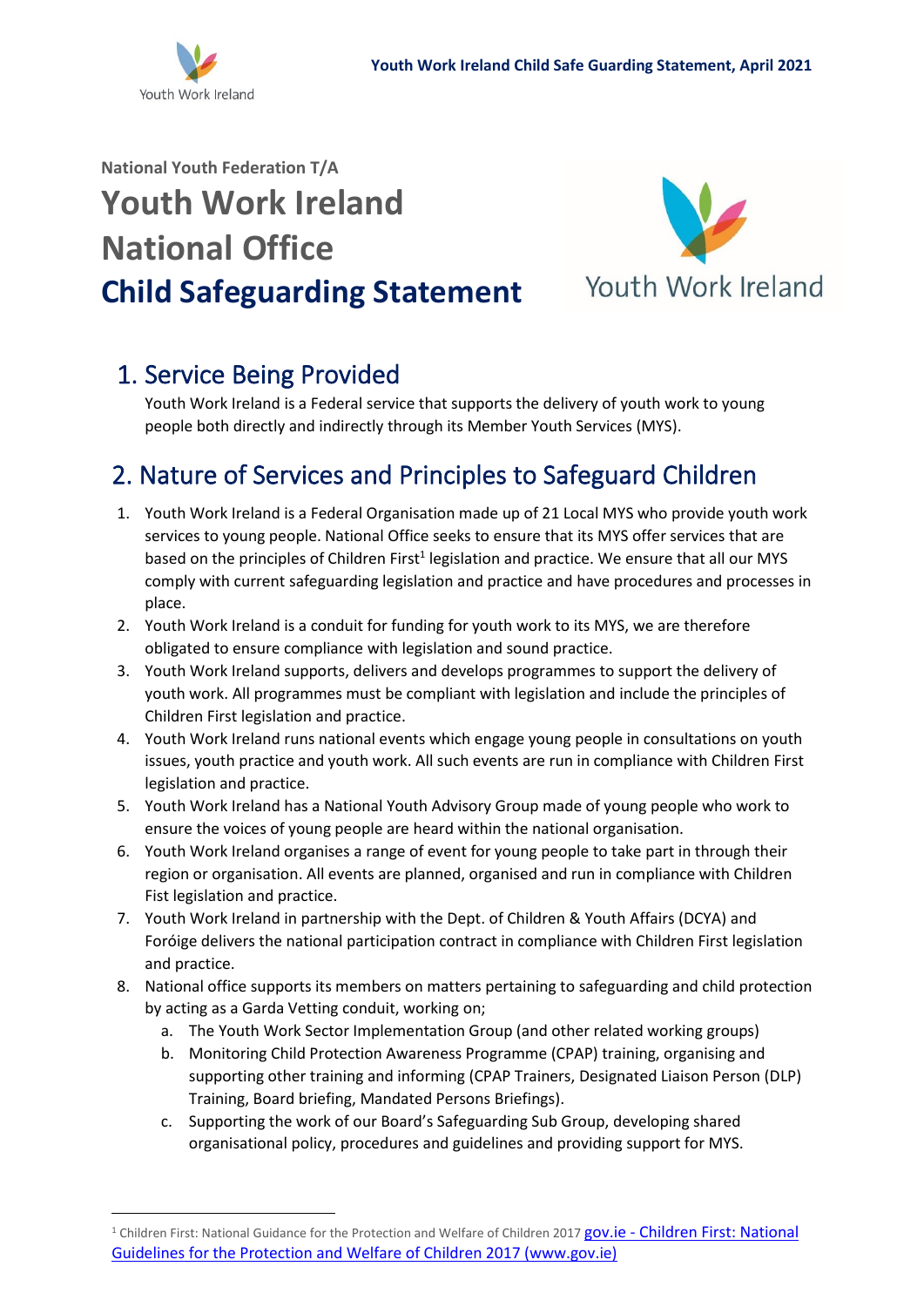

- 9. Youth Work Ireland is involved in a number of bodies nationally and internationally that support young people's participation. All such work is carried out in line with Children First legislation and practice.
- 10. Youth Work Ireland through its development work, develops projects with the corporate sector and others supporting volunteering and youth work. These projects are varied in scope and nature, all are safeguard-proofed in the development phase to ensure that all our work is compliant with Children First legislation and practice.
- 11. We are looking at rolling out a Youth Card initiative, and as with all our projects this will be assessed for any safeguarding risks to young people inherent in the project.

### 3. Our Principles to Safeguard

Youth Work Ireland is committed to the principles laid out in Children First: National Guidance for the Protection and Welfare of Children 2017. These are:

- The safety and welfare of children is everyone's responsibility.
- The best interests of the child should be paramount.
- Early intervention is key to getting better outcomes. Where required to make a mandated report or to report a concern; we will do so following Tusla's reporting guidelines<sup>2</sup>.
- Children have a right to be heard, listened to and taken seriously. While considering their age and understanding, they should be consulted and involved in all matters and decisions that may affect their lives (see Youth Work Ireland's Participation policy<sup>3</sup>).
- Parents and/or carers have a right to respect and should be consulted and involved in matters that concern their family engagement with our services. This should be based on informed consent.
- A proper balance must be struck between protecting children and respecting their rights and needs, and the rights of their parents/carers and families.
- Child protection is a multiagency, multidisciplinary activity. Agencies and professionals must work together in the interests of the children.
- Our commitment to ensuring young people are kept safe from harm is a central part of our organisational values and will be reflected in all key documents, plans, programmes and activities.

<sup>&</sup>lt;sup>2</sup> A Guide for the Reporting of Child Protection and Welfare Concerns, Tusla, 2017

[http://www.tusla.ie/uploads/content/4214-TUSLA\\_Guide\\_to\\_Reporters\\_Guide\\_A4\\_v3.pdf](http://www.tusla.ie/uploads/content/4214-TUSLA_Guide_to_Reporters_Guide_A4_v3.pdf)

<sup>3</sup> Youth Work Ireland Participation Policy: A Federal Policy for whole Organisational Change [http://youthworkireland.ie/images/uploads/general/Youth\\_Work\\_Ireland\\_Participation\\_Policy\\_Fina.pdf](http://youthworkireland.ie/images/uploads/general/Youth_Work_Ireland_Participation_Policy_Fina.pdf)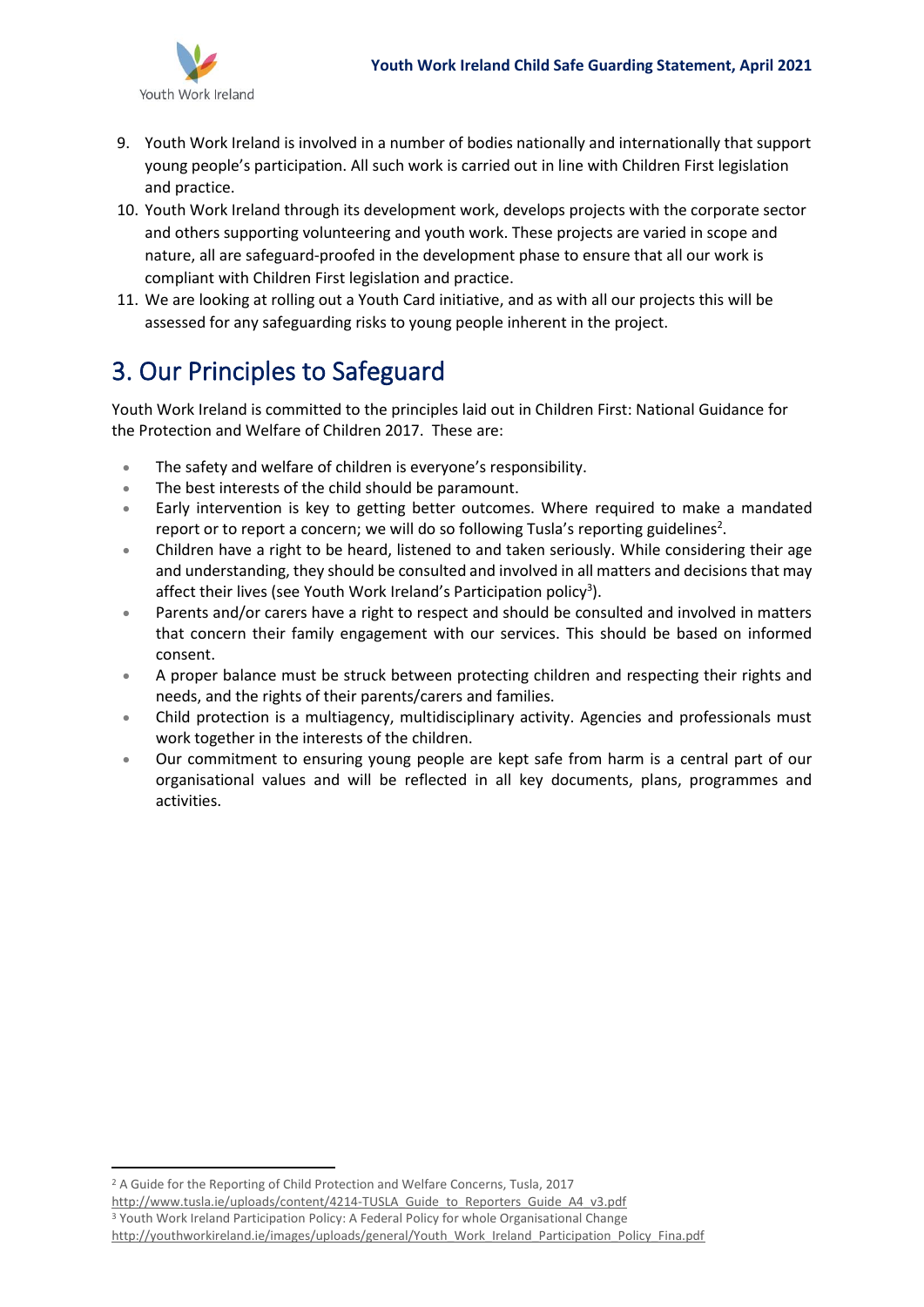## 4. Risk Assessment

| <b>Risk Identified:</b>                                                                                                                  | <b>Procedures in Place to Manage Identified Risk:</b>                                                                                                                                                                                                                                                                                                                                                                                                                                                                                                                                                                                                                                                                                                                                                                                                                                                                                                                                                                                                                                                                                                                                                                                                                                                                                                                                                                                                                                                                                                                    |
|------------------------------------------------------------------------------------------------------------------------------------------|--------------------------------------------------------------------------------------------------------------------------------------------------------------------------------------------------------------------------------------------------------------------------------------------------------------------------------------------------------------------------------------------------------------------------------------------------------------------------------------------------------------------------------------------------------------------------------------------------------------------------------------------------------------------------------------------------------------------------------------------------------------------------------------------------------------------------------------------------------------------------------------------------------------------------------------------------------------------------------------------------------------------------------------------------------------------------------------------------------------------------------------------------------------------------------------------------------------------------------------------------------------------------------------------------------------------------------------------------------------------------------------------------------------------------------------------------------------------------------------------------------------------------------------------------------------------------|
| 1. A member of the<br>organisation fails to<br>report an issue or<br>concern of harm                                                     | Safeguarding Statement has been circulated to all staff.<br>Mandated reporters have been identified and made aware of and<br>$\bullet$<br>briefed on their mandatory reporting and assisting obligations.<br>Safeguarding is a standing item for staff induction, staff meetings<br>$\bullet$<br>and staff supervision.<br>The Designated Liaison Person (DLA) is clearly identified to all<br>$\bullet$<br>staff and volunteers.<br>Reporting and safeguarding issues are reiterated to staff and<br>$\bullet$<br>volunteers at all external events.<br>Safeguarding is a standing item at Board meetings.<br>$\bullet$<br>Plans, projects and programmes are safeguard-proofed to ensure<br>$\bullet$<br>compliance with Children First legislation and practice, and to<br>identify any risk to young people.<br>Staff disciplinary and volunteer code of behaviour are updated to<br>$\bullet$<br>include failure to report a concern or harm, as set out in the<br>appropriate reporting procedures.<br>All staff and volunteers undertake agreed briefing and trainings<br>as per our procedures and guidelines including the E-Learning<br>module.                                                                                                                                                                                                                                                                                                                                                                                                                |
| 2. An allegation,<br>complaint or report<br>of abuse is made<br>against a volunteer,<br>staff member or<br>other third party<br>engaged: | A clear procedure for raising concern and complaint against staff<br>$\bullet$<br>and/or volunteers is in place.<br>A clear procedure is in place for the reporting and management<br>investigation of allegations against any member of staff<br>/volunteer.<br>Staff and volunteer codes of conduct are in place and either<br>$\bullet$<br>informed as part of staff induction, or as part of the initial<br>briefing and training for volunteers. Regional staff and volunteers<br>will have been through their local compulsory briefings and<br>trainings.<br>All staff and volunteers are subject to our recruitment and<br>selection process.<br>All staff and volunteers are subject to an initial and repeat Garda<br>$\bullet$<br>Vetting through the National Vetting Bureau prior to<br>commencement of any duties/role with organisation.<br>A procedure is in place for dealing with complaints made against<br>$\bullet$<br>third party such as contractors and or others engaged with Youth<br>work Ireland.<br>Youth Work Ireland has a Memorandum of Understanding in<br>$\bullet$<br>place with key partners.<br>It is the policy of Youth Work Ireland to support investigations by<br>$\bullet$<br>An Garda Siochana and/or Tusla as requested.<br>Youth Work Ireland's Service Level Agreement (SLA), Constitution<br>$\bullet$<br>and compliance function include and reference safeguarding and<br>child protection.<br>Youth work Ireland's compliance function carries out an annual<br>$\bullet$<br>safeguarding and child protection audit. |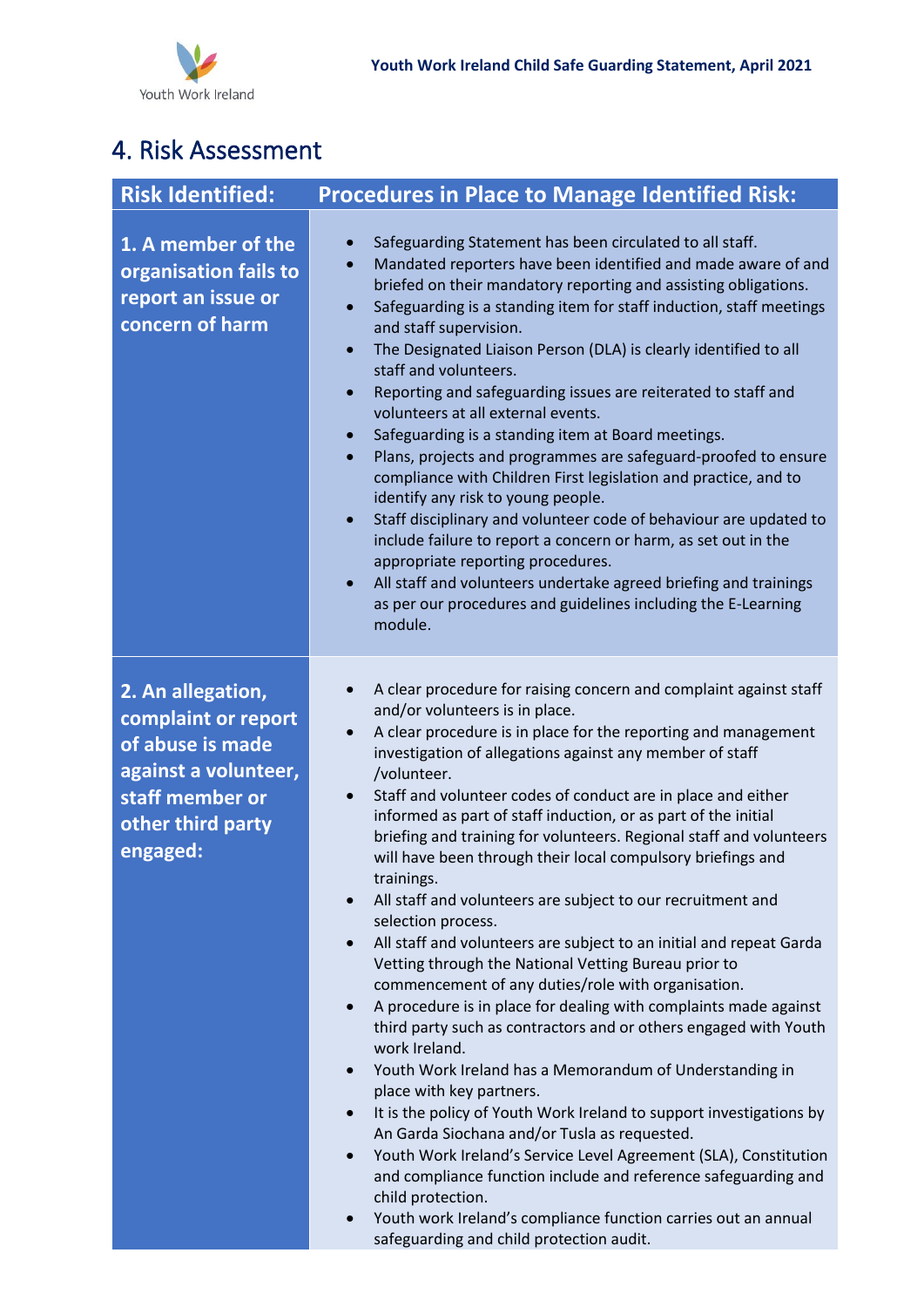

| 3. Allegation,<br>report or<br>observation of peer<br>abuse of peer:                                                         | A clear procedure is in place for reporting all issues of harm or<br>$\bullet$<br>concern by all staff and volunteers as appropriate.<br>There is a clear procedure for raising complaints.<br>$\bullet$<br>A clear policy and procedure on anti-bullying is in place.<br>$\bullet$<br>All volunteers and staff are trained in line with Children First<br>$\bullet$<br>National Guidance for the Protection and Welfare of Children<br>2017.<br>All events are adequately planned staffed and supervised.<br>$\bullet$<br>All groups and activities will have a set of agreed ground rules<br>$\bullet$<br>that have been discussed and agreed with young people.<br>Staff and volunteer training covers dealing with bullying and<br>$\bullet$<br>discriminatory behaviour.<br>All venues are checked, and risk assessed with actions identified<br>$\bullet$<br>in the planning and delivery of any events.                                                                                                                                       |
|------------------------------------------------------------------------------------------------------------------------------|------------------------------------------------------------------------------------------------------------------------------------------------------------------------------------------------------------------------------------------------------------------------------------------------------------------------------------------------------------------------------------------------------------------------------------------------------------------------------------------------------------------------------------------------------------------------------------------------------------------------------------------------------------------------------------------------------------------------------------------------------------------------------------------------------------------------------------------------------------------------------------------------------------------------------------------------------------------------------------------------------------------------------------------------------|
| 4. Activities,<br>programmes and<br>events may create<br>a level of additional<br>risk due to the<br>nature of the<br>event: | All activities, events and programmes are planned to include a<br>$\bullet$<br>full risk assessment.<br>All participants provide informed consent to activities.<br>$\bullet$<br>All staff are briefed and will have undertaken appropriate<br>$\bullet$<br>induction, briefing and training.<br>Bona Fides of third party providers are checked, including<br>$\bullet$<br>qualifications and vetting.<br>All off site events are subject to a pre-visit check and are risk<br>$\bullet$<br>assessed.<br>Programmes are either in house or from a bona fide source that<br>$\bullet$<br>has an evidence base in practice and are both age and young<br>person proofed.<br>Staff and volunteers are bound by the code of conduct and<br>$\bullet$<br>internal policies and procedures and are expected to act within<br>their duties in Loco Parentis.<br>Controls identified through the risk assessment are put in place.<br>$\bullet$<br>All planning is young person centred and is cognisant of the<br>group and community that is taking part. |
| 5. Possibility of<br>abuse through<br>online activity:                                                                       | All the above applies to online activities, and to instances of abuse<br>causing harm or concern.<br>In addition, Youth Work Ireland:<br>Monitors online activity.<br>Has produced and delivers online guidelines, supports and<br>$\bullet$<br>training for young people, volunteers and staff <sup>4</sup> .<br>Any activity that is unacceptable or reportable that occurs in an<br>$\bullet$<br>online or other media format will be dealt with in the appropriate<br>way and through the relevant procedures.                                                                                                                                                                                                                                                                                                                                                                                                                                                                                                                                   |

<sup>4</sup> Social Media and Youth Engagement Guidelines, Youth Work Ireland, McAfee, 2017

[http://youthworkireland.ie/images/uploads/general/Youth\\_Work\\_Ireland\\_McAfee\\_Social\\_Media\\_\\_Youth\\_Engagement\\_G](http://youthworkireland.ie/images/uploads/general/Youth_Work_Ireland_McAfee_Social_Media__Youth_Engagement_Guidelines,_Final.pdf) uidelines, Final.pdf